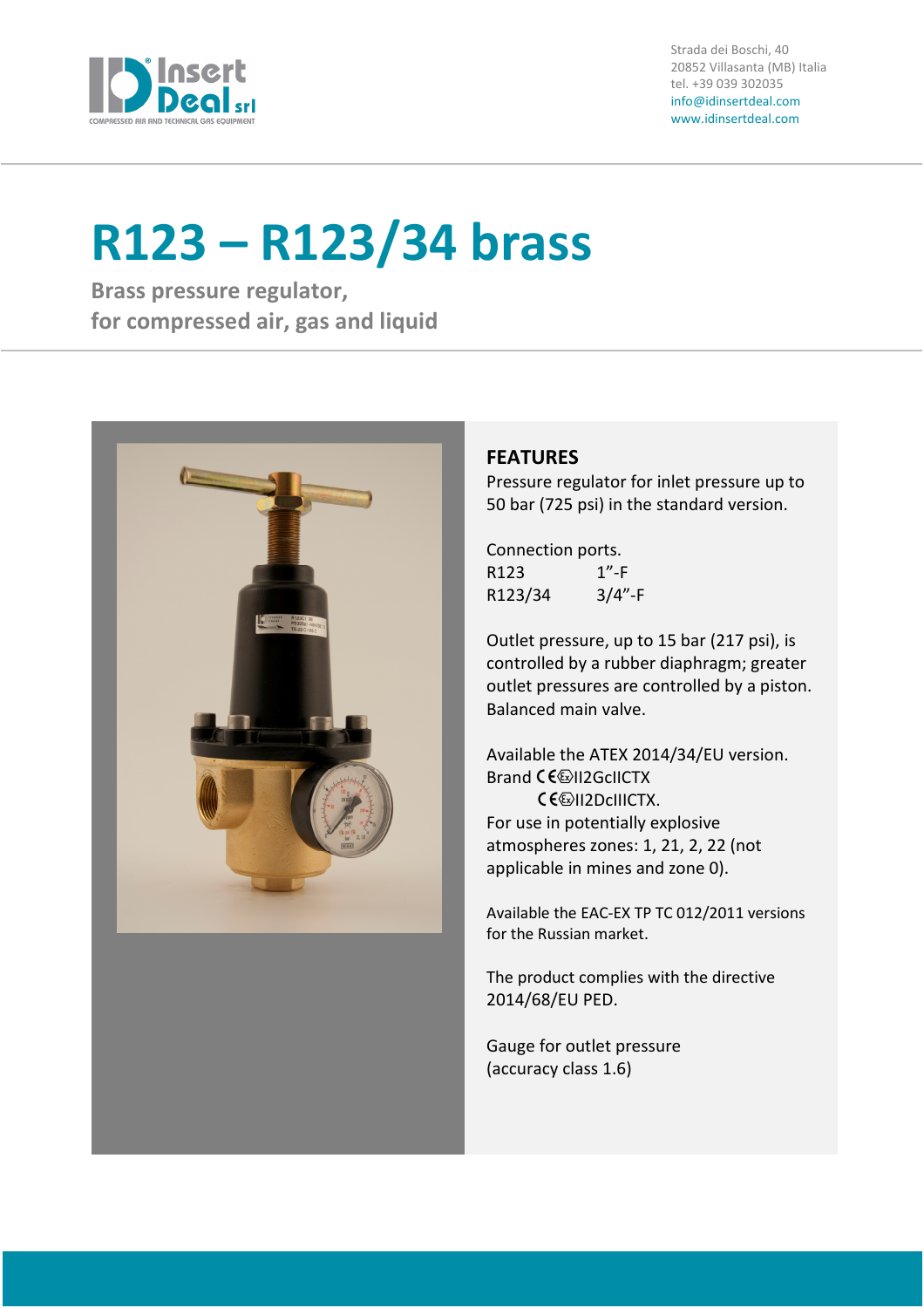## SPECIFICATIONS

Diaphragm regulator weight: ~5,7 kg (~12.6 lb) Piston regulator weight: ~8 kg (~17.6 lb) Standard version operating temperature: -20°C ÷ +60°C (-4°F ÷ 140°F) Main valve leakage classification: VI Flow coefficient: Kv= 5.5 Nm<sup>3</sup>/h Cv = 6.4 US gal/min Degree of protection: IP25 G ¼ gauge port on both sides

### MATERIALS

Body: brass Bonnet: aluminium Internal parts: brass Main valve spring: stainless steel AISI 302 Adjusting spring: C85 (not in contact with the fluid) Diaphragm: two coupled diaphragms in NBR and PTFE (PTFE in contact with the fluid) NBR single diaphragm for relieving version Piston: brass O-Ring: NBR/FPM/EPDM (depending on the fluid). Other compounds available on request Main valve gasket: NBR/FPM/EPDM for inlet pressure up to 30 bar (depending on the fluid). PUR for greater inlet pressure.

Other compounds available on request.

## **ACCESSORIES**

Pilot-controlled version, outlet pressure controlled by pilot regulator Wall mounting bracket Overpressure relieving function (only for compressed air versions)

## SPARE PARTS

Gauge Complete kit: net filter, complete main valve, o-rings, assembled diaphragm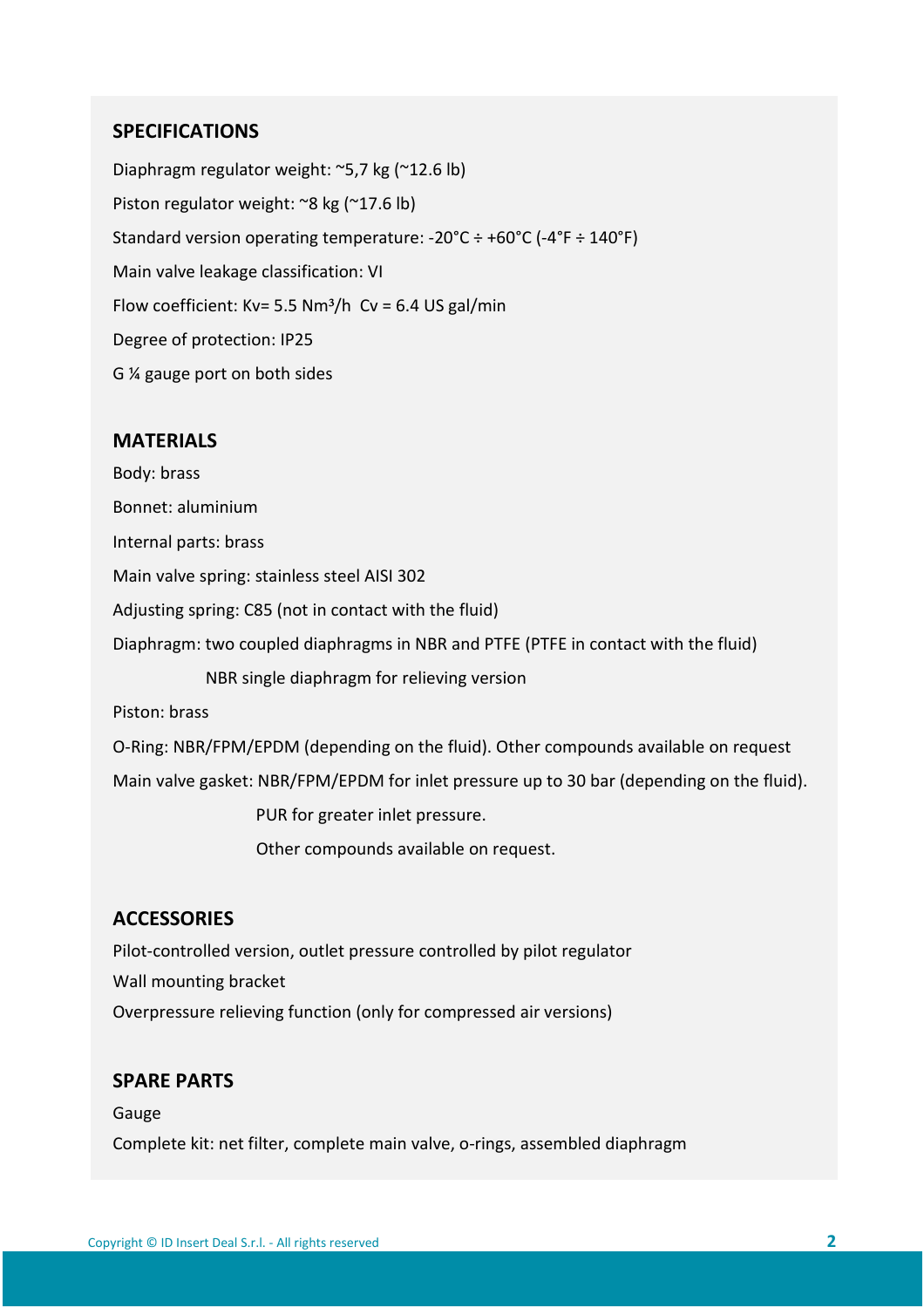# flow charts

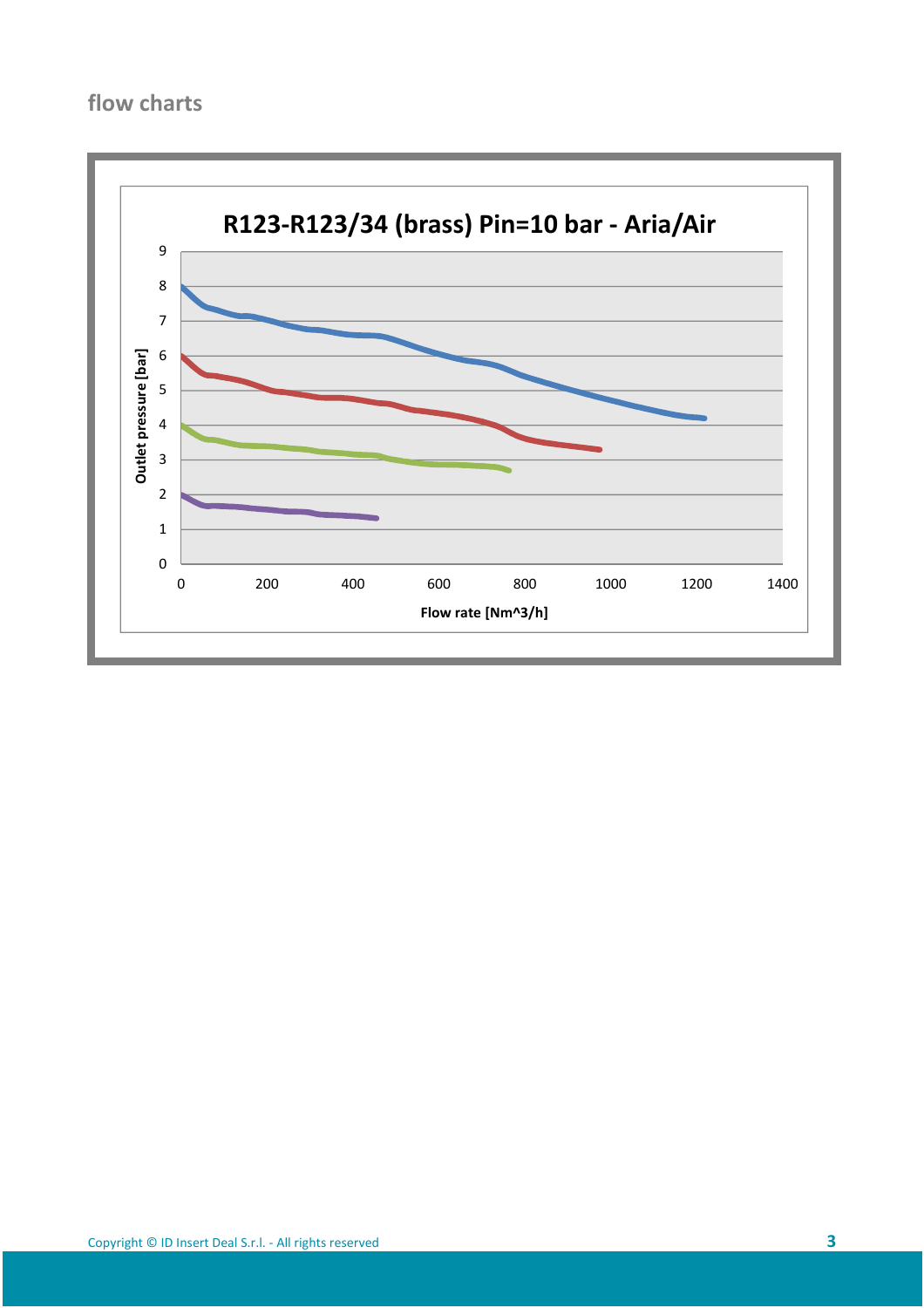# generating the product code

| <b>REGOLATORE R123 Ottone</b><br>AA BB CC DD E F GG |                                       |                |                     |
|-----------------------------------------------------|---------------------------------------|----------------|---------------------|
|                                                     |                                       |                |                     |
|                                                     |                                       | R <sub>0</sub> | R123 G1-F ottone    |
| <b>BB</b>                                           | Pressione d'ingresso / Inlet pressure | D <sub>0</sub> | 30 bar              |
|                                                     |                                       | E <sub>0</sub> | 50 bar              |
| cc                                                  | Intervallo d'uscita/Outlet range      | A0             | Pout 0,2 - 1,5 bar  |
|                                                     |                                       | B <sub>0</sub> | Pout 0,3 - 3 bar    |
|                                                     |                                       | D <sub>0</sub> | Pout 0,8 - 8 bar    |
|                                                     |                                       | E <sub>0</sub> | Pout 1,5 - 15 bar   |
|                                                     |                                       | F0             | Pout 3-30 bar       |
|                                                     |                                       | GO             | Pout 5-50 bar       |
| <b>DD</b>                                           | Tipologia di fluido / Fluid type      | 15             | O <sub>2</sub>      |
|                                                     |                                       | 97             | <b>NBR</b>          |
|                                                     |                                       | 98             | <b>EPDM</b>         |
|                                                     |                                       | 99             | <b>FPM</b>          |
| E                                                   | Marchiato / Marked                    | n              | Non pilotato        |
|                                                     |                                       | Ŋ              | Pilotato            |
| F                                                   | Accessori/Accessories                 |                | ID                  |
|                                                     |                                       | 7              | Dir ATEX 2014/34/EU |
| GG                                                  |                                       | $00\,$         | Nessun accessorio   |

## CODE COMPOSITION EXAMPLE

### 551#R0 D0 D0 97 N I 00

551#: R123 brass regulator R0: connection G 1-F D0: maximum inlet pressure 30 bar D0: outlet pressure range 0,8 - 8 bar 97: NBR gaskets N: not pilot-controlled I: ID 00: no optional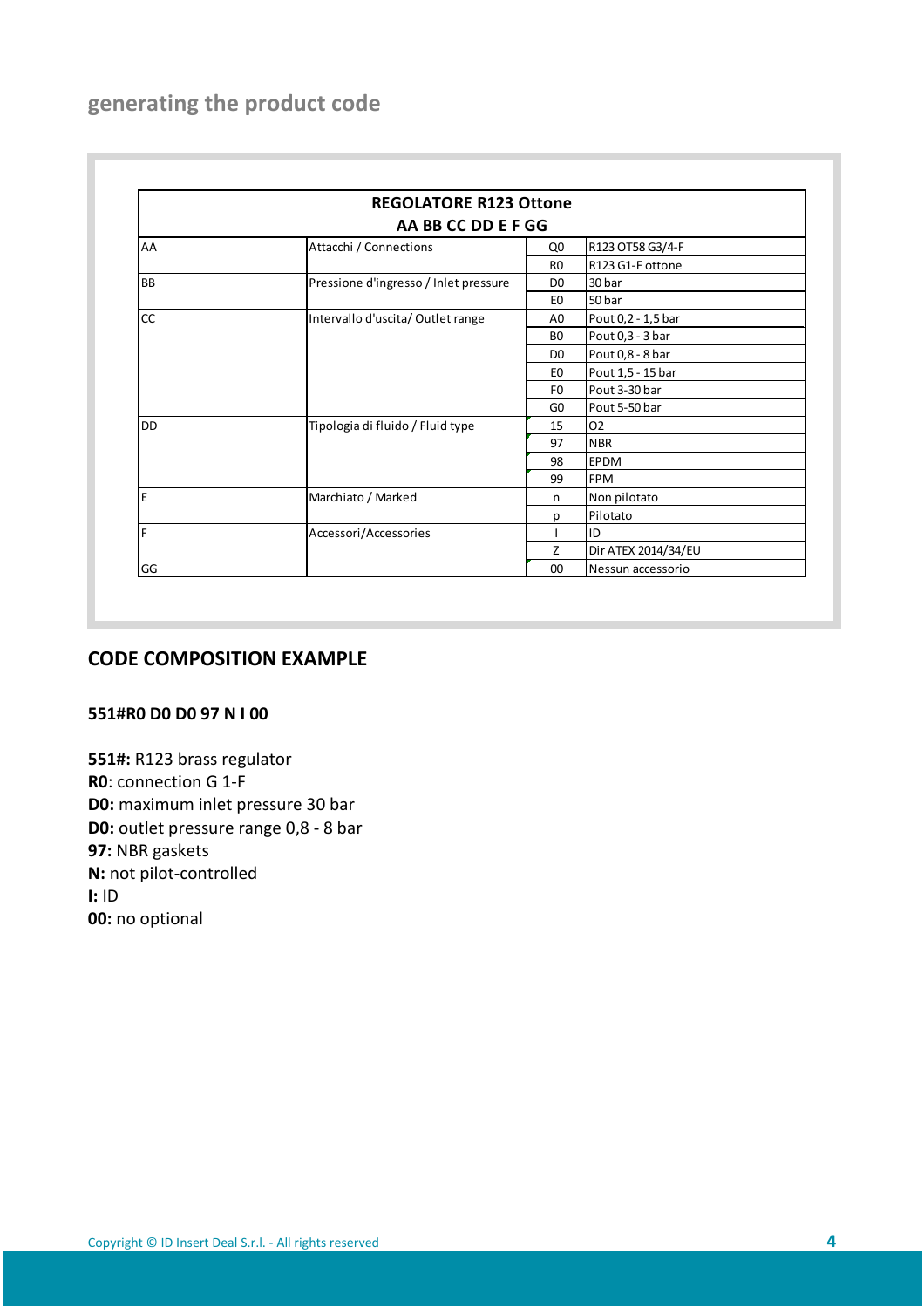

# technical drawings (all dimensions in mm)